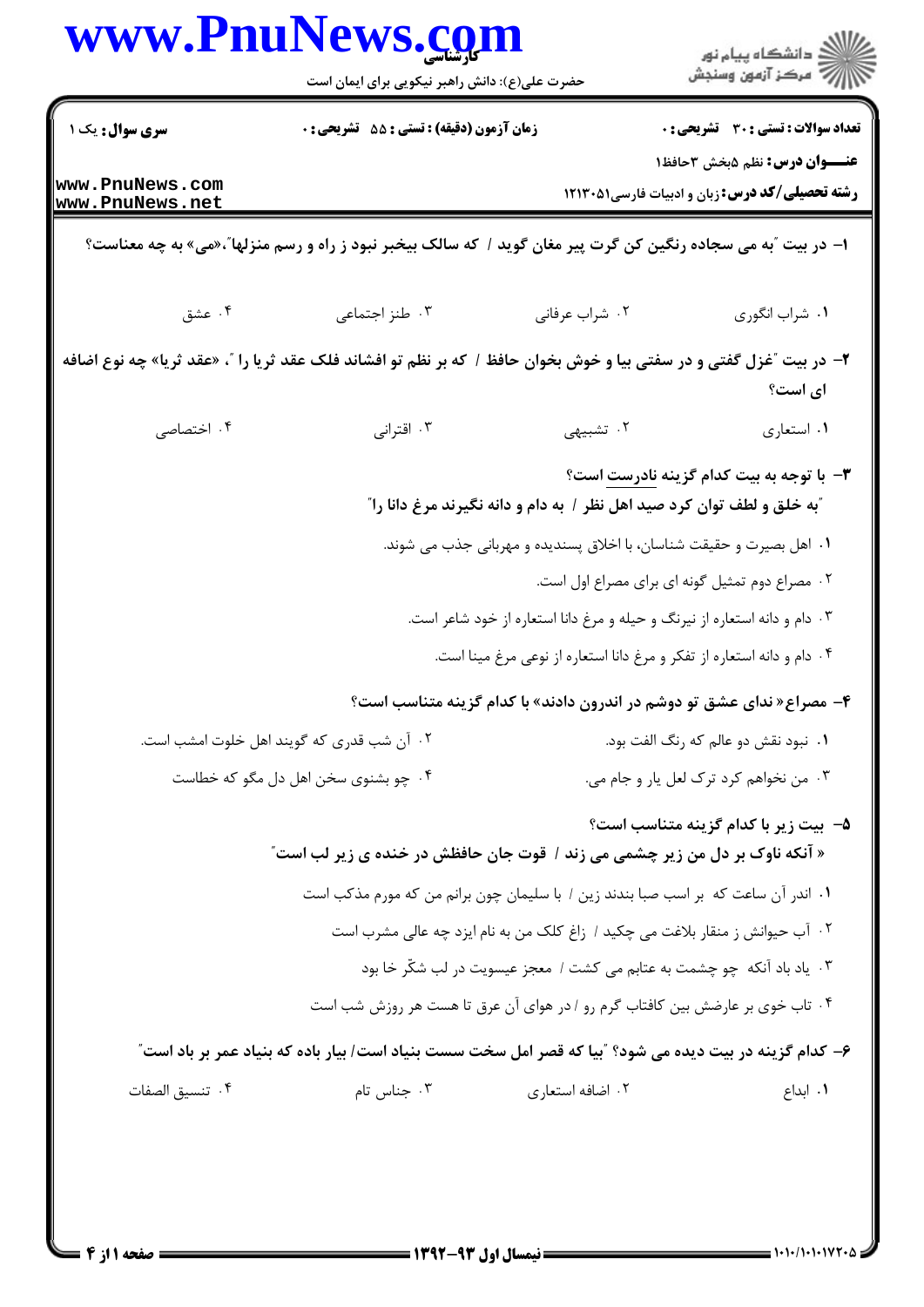## www.PnuNews.com



″ دست در حلقه ی آن زلف دو تا نتوان کرد / تکیه بر عهد تو و باد صبا نتوان کرد″

| گ به باد صبا بیشتر از عهد تو می توان تکیه کرد <b>ب</b> | ۰۱ بر عهد تو می توان تکیه کرد ولی به باد صبا نه |
|--------------------------------------------------------|-------------------------------------------------|
| ۰۴ . به عهد تو مثل باد صبا می توان تکیه کرد            | ۰۳ نه به عهد تو می توان تکیه کرد نه بر باد صبا  |

**۱۳**- مراد شاعر از «مذهب ما» در بیت زیر کدام مذهب است؟ آبجز ابروي تو محراب دل حافظ نيست ١ طاعت غير تو در مذهب ما نتوان كرد"

۰۴ مذهب اختیار ۰۳ مذهب جبر ۰۲ مذهب ملامتے ۰۱ مذهب ,ندی و عاشقی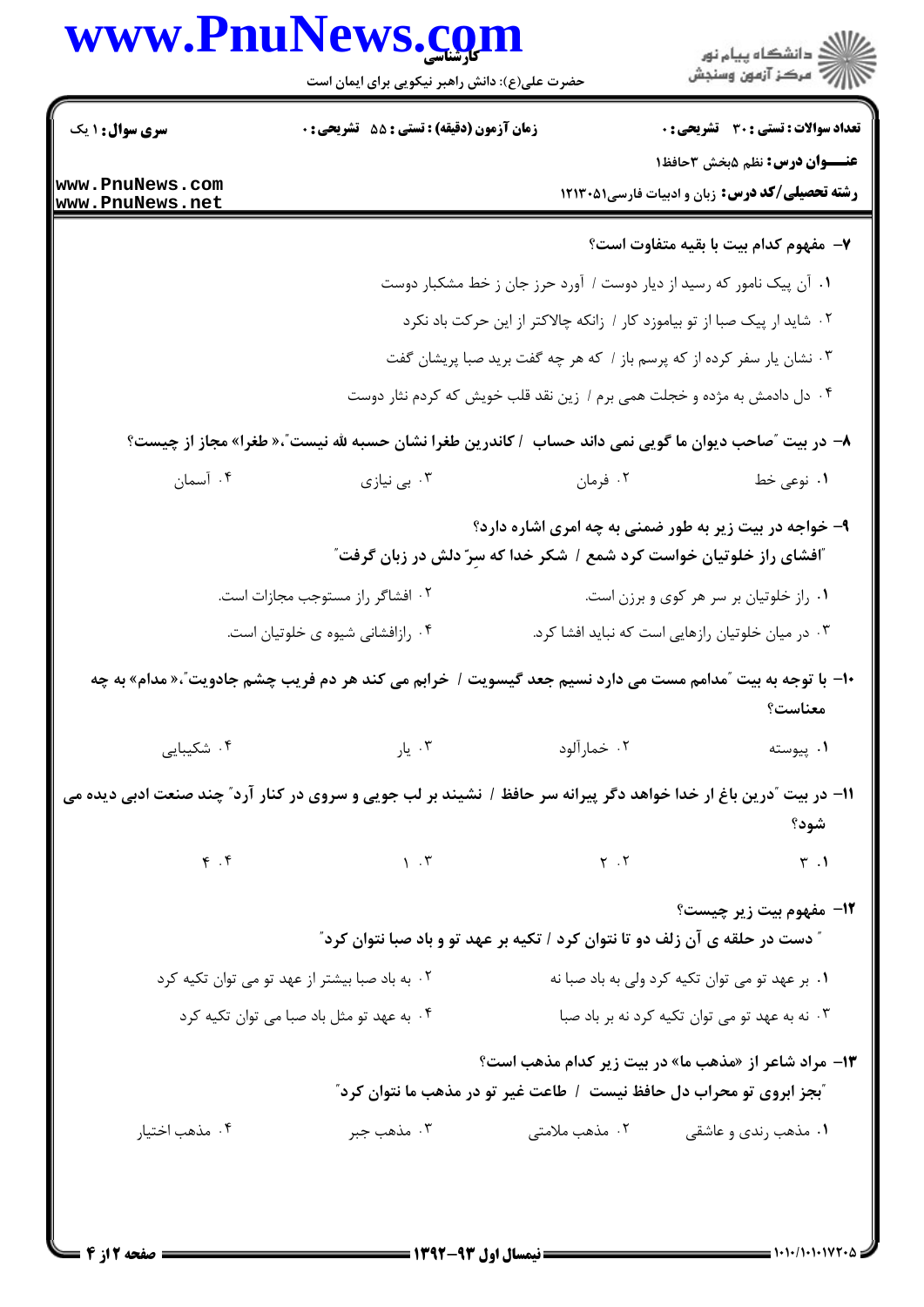|                                    | www.PnuNews.com<br>حضرت علی(ع): دانش راهبر نیکویی برای ایمان است                                                 |                                                                   | ر<br>دانشڪاه پيام نور)<br>اڳ مرڪز آزمون وسنڊش                                                 |  |
|------------------------------------|------------------------------------------------------------------------------------------------------------------|-------------------------------------------------------------------|-----------------------------------------------------------------------------------------------|--|
| <b>سری سوال : ۱ یک</b>             | زمان آزمون (دقیقه) : تستی : 55 آتشریحی : 0                                                                       |                                                                   | <b>تعداد سوالات : تستی : 30 - تشریحی : 0</b>                                                  |  |
| www.PnuNews.com<br>www.PnuNews.net |                                                                                                                  |                                                                   | <b>عنـــوان درس:</b> نظم ۵بخش ۳حافظ۱<br><b>رشته تحصیلی/کد درس:</b> زبان و ادبیات فارسی(۱۲۱۳۰۵ |  |
|                                    | ۱۴- مفهوم بیت ؒبه سرّ جام جم آنگه نظر توانی کرد / که خاک میکده کحل بصر توانی کرد ؒ چیست؟                         |                                                                   |                                                                                               |  |
|                                    |                                                                                                                  |                                                                   | ۰۱ کسی به حقیقت دست می یابد که در راه عشق خدمت کرده و ریاضت کشیده باشد.                       |  |
|                                    |                                                                                                                  |                                                                   | ۰۲ کسی به حقیقت دست می یابد که در راه شریعت خدمت کرده باشد.                                   |  |
|                                    |                                                                                                                  |                                                                   | ۰۳ کسی به حقیقت دست می یابد که خوش باشد.                                                      |  |
|                                    |                                                                                                                  |                                                                   | ۰۴ کسی به حقیقت میرسد که در میکده میخواری و ترانه سرایی کرده باشد.                            |  |
|                                    | "نصیحت گوی رندان را که با حکم قضا جنگ است / دلش بس تنگ می بینم مگر ساغر نمی گیرد"                                |                                                                   | 1۵– با توجه به بیت زیر در کدام کلمه تبادر دیده می شود؟                                        |  |
| ۰۴ ساغر                            | ۰۳ تنگ                                                                                                           | ۰۲ قضا                                                            | ۰۱ رندان                                                                                      |  |
|                                    | <i>"</i> غمناک نباید بود از طعن حسود ای دل / شاید که چو وا بینی خیر تو در این باشد                               |                                                                   | ۱۶– این بیت به کدام گزینه اشاره دارد؟                                                         |  |
|                                    | ۰۲ یاری اندر کس نمی بینم یاران را چه شد                                                                          |                                                                   | ۰۱  و نفخت فيه من روحي  ( ۵/۲۹)                                                               |  |
|                                    | ۰۴ انا انزلناه في ليله القدر                                                                                     |                                                                   | ۰۳ و عسى ان تكرهو ا شيئا و هو خيرلكم). (٢/٢١۶)                                                |  |
|                                    | ۱۷– در بیت ″حافظ از بهر تو آمد سوی اقلیم وجود / قدمی نه به وداعش که روان خواهد شد″ با توجه به صنعت ایهام در کلمه |                                                                   | «روان» این واژه چه نقشی نمی پذیرد؟                                                            |  |
| ۰۴ مفعول                           | . $\mathbb{C}$ مسند $\mathbb{C}$                                                                                 |                                                                   | ا فاعل $\mathcal{N}$ فاعل $\mathcal{N}$<br>۰۱ قید                                             |  |
|                                    | ۱۸– در بیت آبعد از این نور به آفاق دهم از دل خویش / که به خورشید رسیدیم و غبا آخر شد ّچه صنعتی دیده می شود؟      |                                                                   |                                                                                               |  |
| ۰۴ جمع                             | ۰۳ تضاد                                                                                                          | ۰۲ تشخیص                                                          | ۰۱ مراعات نظیر                                                                                |  |
|                                    | «آب حیوان تیره گون شد خضر فرّخ پی کجاست؟ / خون چکید از شاخ گل باد بهاران را چه شد؟"                              |                                                                   | <b>۱۹</b> - شاعر در این بیت به چه موضوعی اشاره دارد؟                                          |  |
| ۰۲ از بی وفایی یار گله دارد.       |                                                                                                                  |                                                                   | ٠١ از وضع نابسامان و فساد جامعه شكايت مى كند.                                                 |  |
|                                    | ۰۴ از اقبال خود شکوه دارد.                                                                                       | ۰۳ از هجران معشوق ناله سر می دهد.                                 |                                                                                               |  |
|                                    |                                                                                                                  |                                                                   | <b>۲۰</b> - در مصرع "قطره ی باران ما گوهر یکدانه شد" «قطره ی باران» استعاره از چیست؟          |  |
| ۰۴ خلوص نیت                        | ۰۳ آب                                                                                                            | ۰۲ جواهر                                                          | ۰۱ اشک                                                                                        |  |
|                                    |                                                                                                                  |                                                                   | <b>۲۱</b> - شاعر در بیت زیر «گل» را به چه معنایی آورده است؟                                   |  |
|                                    | <sup>"</sup> بهار عمر خواه ای دل وگرنه این چمن هر سال / چه نسرین صدگل آرد بار و چون بلبل هزار آرد <i>"</i>       |                                                                   |                                                                                               |  |
| ۰۴ نسترن                           | ۰۳ نرگس                                                                                                          | ۰۲ مطلق گل                                                        | ۰۱ گل سرخ                                                                                     |  |
| <b>F</b> مفحه ۱۳ از ۴              |                                                                                                                  | ـــــــــــــــــــــــــــــــــــ نیمسال اول ۹۳-۱۳۹۲ ــــــــــ | = ۱۰۱۰/۱۰۱۰۱۷۲۰۵ =                                                                            |  |